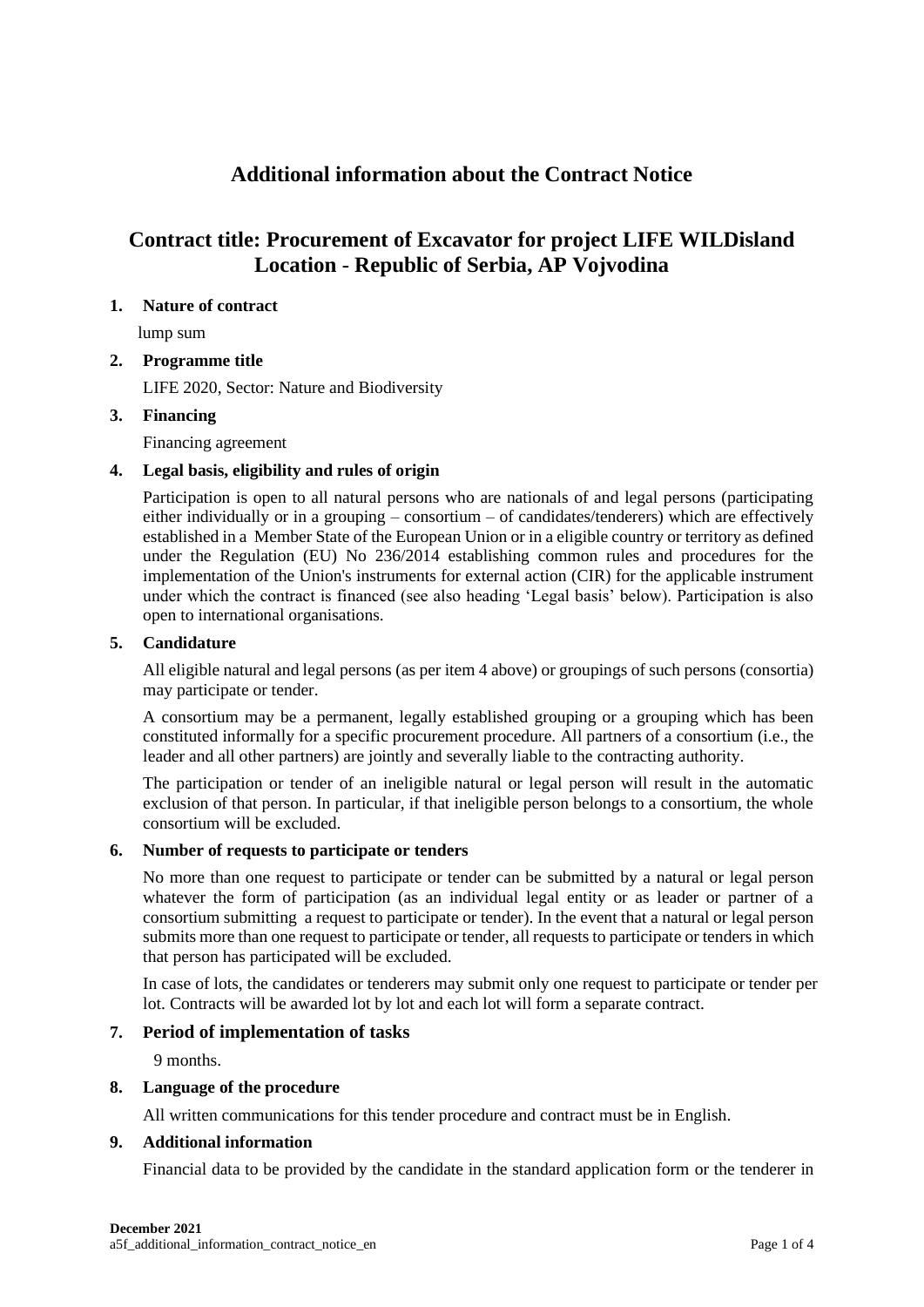the tender form must be expressed in RSD. If applicable, where a candidate refers to amounts originally expressed in a different currency, the conversion to RSD shall be made in accordance with the InforEuro exchange rate of December 2020, which can be found at the following address: [http://ec.europa.eu/budget/graphs/inforeuro.html.](http://ec.europa.eu/budget/graphs/inforeuro.html)

## **SELECTION CRITERIA**

### **10. Selection criteria**

Capacity-providing entities

An economic operator (i.e. candidate or tenderer) may, where appropriate and for a particular contract, rely on the capacities of other entities, regardless of the legal nature of the links which it has with them. If the economic operator relies on other entities, it must in that case prove to the contracting authority that it will have at its disposal the resources necessary for the performance of the contract by producing a commitment by those entities to place those resources at its disposal. Such entities, for instance the parent company of the economic operator, must respect the same rules of eligibility and notably that of nationality as the economic operator relying on them and must comply with the selection criteria for which the economic operator relies on them. **Furthermore, the data for this third entity for the relevant selection criterion should be included in a separate document**. Proof of the capacity will also have to be provided when requested by the contracting authority.

With regard to technical and professional criteria, an economic operator may only rely on the capacities of other entities where the latter will perform the tasks for which these capacities are required.

With regard to economic and financial criteria, the entities upon whose capacity the economic operator relies, become jointly and severally liable for the performance of the contract.

The following selection criteria will be applied to candidates. In the case of requests to participate submitted by a consortium, these selection criteria will be applied to the consortium as a whole if not specified otherwise. The selection criteria will not be applied to natural persons and singlemember companies when they are sub-contractors.

The candidate shall not use previous experience which caused breach of contract and termination by a contracting authority as a reference for selection criteria.

The selection criteria for each tenderer are as follows:

- **1) Economic and financial capacity (**based on item 3 of the request to participate form, or on item 3 of supply tender form). In case of candidate being a public body, equivalent information should be provided. The reference period which will be taken into account will be the last three years for which accounts have been closed.
	- the average annual turnover of the candidate or tenderer for the 3 years must exceed/be equal to the the Tenderer's financial offer;
- **2) Professional capacity** (based on items 4 and 5 of the request to participate form for service contracts and on items 4 and 5 of the tender form for supply contracts). The reference period which will be taken into account will be the last three years preceding the submission deadline.
	- at least 5 staff currently work or are engaged for the tenderer in fields related to this contract;
- **3) Technical capacity** (based on items 5 and 6 of the request to participate form for service contracts and on items 5 and 6 of the tender form for supply contracts). The reference period which will be taken into account will be the last three years from submission deadline.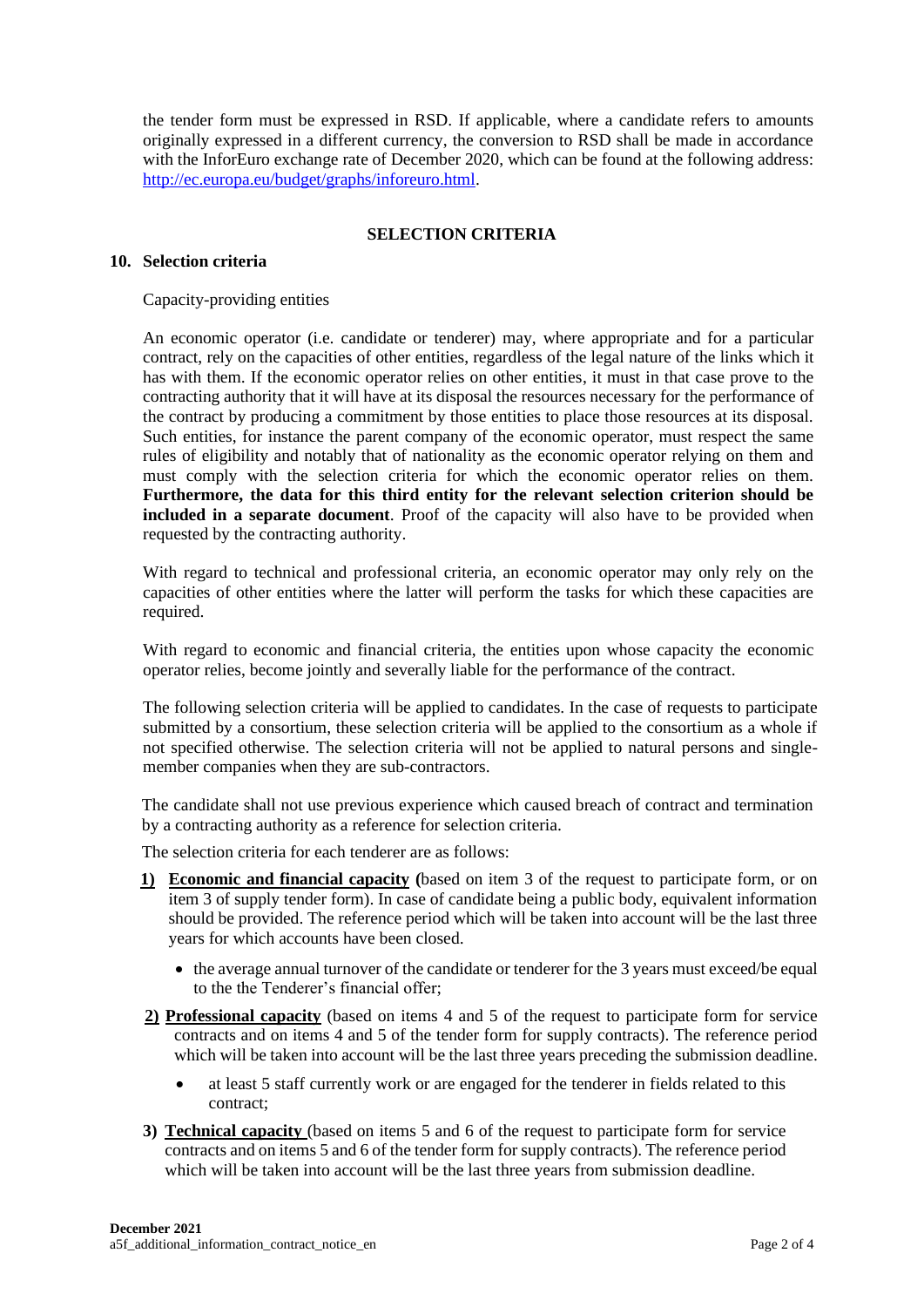• The candidate has provided services or supplies under at least one contract with a budget of at least of the Tenderer's financial offer in supply and delivery of similar supplies which was implemented at any moment during the reference period: 3 years.

This means that the contract the candidate refers to could have been started at any time during the indicated period but it does not necessarily have to be completed during that period, nor implemented during the entire period. Candidates are allowed to refer either to projects completed within the reference period (although started earlier) or to projects not yet completed. Only the portion satisfactorily completed during the reference period will be taken into consideration. This portion will have to be supported by documentary evidence (statement or certificate from the entity which awarded the contract, proof of payment) also detailing its value. If a candidate has implemented the project in a consortium, the percentage that the candidate has successfully completed must be clear from the documentary evidence, together with a description of the nature of the services provided/supplies delivered if the selection criteria relating to the pertinence of the experience have been used.

## **11. Award criteria**

Supply contracts: Price.

## **12. Requests to participate format and details to be provided**

Any documentation (brochure, letter, etc.) sent with a request to participate in addition to what has been requested will not be taken into consideration.

## **13. Deadline for submission of requests to participate**

The candidate's attention is drawn to the fact that there are two different systems for sending Requests to participate: one is by post or private mail service, the other is by hand delivery.

In the first case, the request to participate must be sent before the date and time-limit for submission, as evidenced by the postmark or deposit slip<sup>1</sup>, but in the second case it is the acknowledgment of receipt given at the time of the delivery of the request to participate that will serve as proof.

**The deadline for submission of requests to participate can be found in the Contract Notice under IV.2.2.** *Unless the Time Zone is specified in eTendering, the "Local Time" mentioned under IV.2.2 in the Contract Notice shall be understood as Central European Time (CET) which is the standard time in Brussels*.

Any request to participate sent to the contracting authority after this deadline will not be considered. The contracting authority may, for reasons of administrative efficiency, reject any request for participation submitted on time but received, for any reason beyond the contracting authority's control, after the effective date of approval of the short-list report, if accepting requests to participate that were submitted on time but arrived late would considerably delay the evaluation procedure or jeopardise decisions already taken and notified.

# **14. Clarifications on the contract notice**

Clarifications may be sought from the contracting authority at the following email address [ivana.vasic@vojvodinasume.rs](mailto:ivana.vasic@vojvodinasume.rs) at the latest 21 days before the deadline for submission of applications stated at section **IV.2.2) of the contract notice**.

#### **15. Outcome of the evaluation**

By submitting a request to participate candidates accept to receive notification of the outcome of the procedure by electronic means. Such notification shall be deemed to have been received on the date upon which the contracting authority sends it to the electronic address referred to in the request to participate form.

#### **16. Alteration or withdrawal of requests to participate**

<sup>&</sup>lt;sup>1</sup> It is recommended to use registered mail in case the postmark would not be readable.